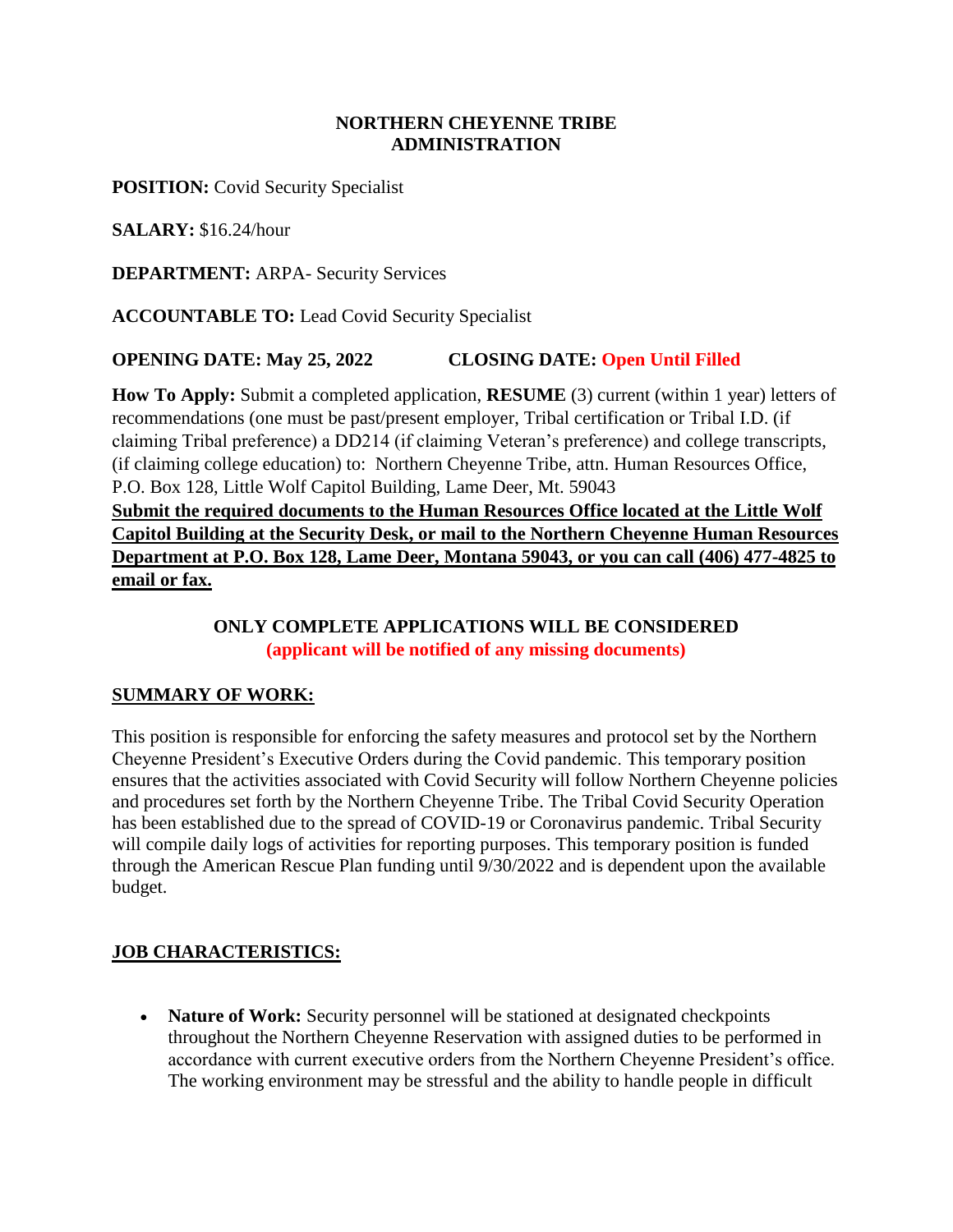situations is required. Position involves long periods of standing, interactions with the public, and working outside.

- **Personal Contacts:** This position requires daily contact with the general public, contractors, commercial vehicles, law enforcement, and emergency personnel, Tribal members and Tribal employees. Ability to solve various problems that may occur is essential. Professionalism when dealing with the public is critical.
- **Supervision Received:** Lead Covid Security Specialist
- **Essential Function:** Must be physically able to visually examine persons and vehicles stopped at designated check points. Must be able to communicate orally and in writing, drive a vehicle, and traverse rough terrain. Must be able to report suspicious activity and intercept non-local visitors.

## **AREAS OF ACCOUNTABILITY AND PERFORMANCE:**

Provides security services at designated checkpoint sites to adhere to the Executive Orders from the Northern Cheyenne Tribal President. Performs any combination of the following duties associated with the protection of the health and safety of Tribal members and the persons living and working within the exterior boundaries of the Reservation. Patrols events and public activities to ensure safety and assists in the encouragement of following safety protocol for the Northern Cheyenne Reservation; patrols Tribal and BIA controlled roads on the Reservation to ensure authorized entry on the Reservation; patrols numerous roadways in the the interior of the Reservation that may allow access to sacred sites; and, coordinates with BIA Office of Justice Services, Tribal Administration, Road Maintenance, and Emergency Management officials concerning suspicious activity that may need attention.

Security personnel will record daily activities, monitor persons entering the Reservation, and prepare daily written reports summarizing security activities and incidents. Security will attend incident command briefings, weekly staff meetings, and report activities during any continued State of Emergency meetings regarding the Covid-19 pandemic. Other duties may be assigned.

### **JOB REQUIREMENTS:**

**KNOWLEDGE:** This position requires knowledge of Tribal entry roads and road checkpoints as depicted on road maps of the Northern Cheyenne Reservation. Basic knowledge of procedures for controlling traffic on road ways, knowledge of security procedures and security regulations is required.

**SKILLS:** This position requires skills in operating motor vehicles, spotlights, scanner and portable two-way radios.

**ABILITIES:** This position requires the ability to:

- Work unsupervised
- Adhere to applicable safety policies regulations
- Operate vehicles and security equipment in a safe manner.
- Effectively work with local law enforcement